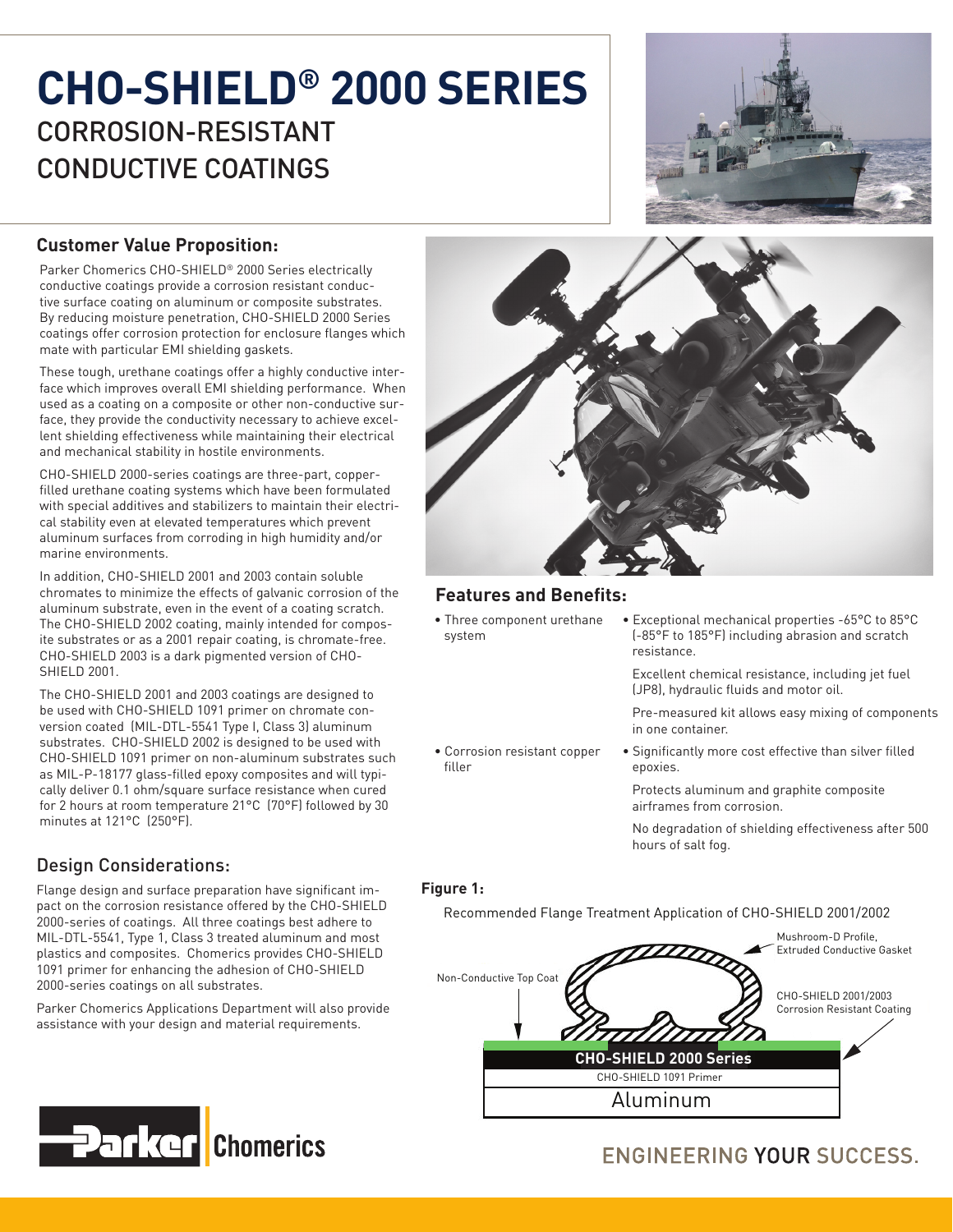#### **CORROSION PROOF FLANGE DESIGN WITH CHO-SEAL® 1298 CONDUCTIVE ELASTOMER, EMI SHIELDING GASKETS**

The combination of the CHO-SHIELD 2000 series of conductive flange coatings and CHO-SEAL 1298 conductive elastomer gaskets can form a virtual corrosion proof EMI sealing system for aluminum enclosures. CHO-SEAL 1298 is a fluorosilicone elastomer filled with passivated silver-plated aluminum filler. Figure 1 shows this application for an aluminum enclosure. First, the aluminum flange is typically treated with a MIL-DTL-5541, Type I, Class 3, hexavalent chromate treatment, or alternatively with Type II, Class 3, trivalent, chromate corrosion treatment. Mask the middle area of the aluminum flange ( approximately half the gasket diameter width) where the CHO-SEAL 1298 conductive gasket will be attached. Apply CHO-SHIELD 1091 primer over the treated aluminum to ensure proper adhesion of the CHO-SHIELD 2000 Series coatings. After allowing the CHO-SHIELD 1091 to dry properly, apply the CHO-SHIELD 2000 series coating according to the instructions contained below in this document. The CHO-SHIELD 2000 coating is then masked while the non-conductive topcoat is applied to the aluminum enclosure. However, note that the topcoat must be overlapped onto the CHO-SHIELD coating as shown in Figure 1 to ensure that the CHO-SHIELD coating and aluminum interface is not exposed to moisture that could intrude under the coating. Note also in that when choosing a topcoat, that that the maximum temperature for the CHO-SHIELD 2000 coatings is 85ºC.

# Application

Surface preparation has a significant impact on the corrosion resistance offered by the CHO-SHIELD 2000-series of coatings. CHO-SHIELD 1091 primer should be used to ensure good adhesion of CHO-SHIELD 2000-series coatings on all substrates. CHO-SHIELD 1091 primer is a one-component, air-drying system, which cures at ambient temperatures. **\***

#### **Recommended Surface Preparation**

- 1. Clean the substrate: The substrate surface should be clean, dry and free of oils, release agents, dirt and lint. Clean surfaces to be painted with methyl ethyl ketone (MEK) for aluminum or isopropyl alcohol/ethanol for solvent sensitive substrates. Let the substrate
- Apply CHO-SHIELD 1091 primer: Wet a lint-free cotton cloth with CHO-SHIELD 1091 primer.

air dry for 15 minutes.



Apply primer to the surface in horizontal and vertical strokes. Keep the surface wet at all times. After the entire surface has been coated, air-dry at room temperature for 1 hour or at 88°C (190°F) for 30 minutes.

Note: If primed surfaces are not coated within 4 hours of the primer application, repeat the cleaning and primer application procedures before coating. To eliminate the risk of an increase in surface resistance, only a light coating of the primer is recommended, typically less than one mil thick when cured.

#### **Table 1: Primer Ordering Info**

| <b>Product</b>     | <b>Part Number</b> | <b>Unit Size</b> |
|--------------------|--------------------|------------------|
| CHO-SHIELD<br>1091 | 50-00-1091-0000    | $4$ fl. oz.      |
|                    | 50-01-1091-0000    | $8$ fl. oz.      |

(**\***) CHO-SHIELD 1091 is provided with selected kits of CHO-SHIELD 2003. It is not provided with any kits of CHO-SHIELD 2001 or 2002 and must be purchased separately. See Table 3 for details.

2. Mix the material:

Mix the CHO-SHIELD 2000 series coating: Combine Part A and Part C. Weigh the components if the entire kit is not to be used. Shake on a paint shaker for 3 minutes. Check the homogeneity of the mixture by feeling the sides and bottom of the container with a spatula to assure all the filler and resin are well dispersed.

Note: If the coating mixture is not homogeneous, shake for an additional 3 minutes and check for non-dispersed material. DO NOT screen or filter the mixed coating.

Add the Part B. Shake or mix for an additional 3 minutes.

#### **Wet Coating Painting System Options**

Use a pressure pot (20 psi (138 kPa) typical) with large diameter, paddle-type agitator at low mixing speed to keep the metal fillers in uniform suspension.

Conventional spray equipment such as HVLP (High Volume, Low Pressure) or LVMP ( Low Volume Medium Pressure) all work well with CHO-SHIELD 2000 series coatings. Binks SD-2 with propeller agitator pressure pots may be used for spray application with approximately 20-50 psi (138-345 kPa) atomizing air. Use lowest pressure possible.

Re-circulation of the paint from the mixing pot through the spray gun and back via a pump delivery system is recommended for greater filler uniformity.

For large volume applications, a robotic spray system with an HVLP spray gun should be used to minimize material loss due to overspray and maximize paint transfer efficiency.

Siphon or gravity feed equipment can be used for small or prototype runs.

#### **Spray Gun and Pressure Painting System Option**

Use a standard HVLP spray gun with approximately 20-40 psi (138-276 kPa) atomizing air.

A fluid nozzle with a minimum orifice diameter of 0.040 (1.016) is recommended.

To obtain maximum adhesion and conductivity, dry spraying should be avoided. Adjust the spray pressure to achieve a proper wet film when applying the conductive coating.

#### **Nominal Dry Film Thickness**

A nominal dry film thickness of between 0.003 inches (0.076 mm, 3 mils) and 0.005 inches (0.127 mm, 5 mils) is recommended to obtain typical shielding effectiveness from 80 MHz to 10 GHz and corrosion protection published by Chomerics.

#### **Curing Conditions**

The CHO-SHIELD 2000 Series coatings may be cured using one of the following cure schedules:

- Cure cycle 1 2 hours at room temperature followed by 0.5 hour at 121°C (250°F)
- Cure cycle 2 2 hours at room temperature followed by 2 hours at 60°C (130°F)
- Cure cycle 3 Room temperature for 7 days

To prevent blistering and possible adhesion issues, always allow the sprayed coating to dry a minimum of 2 hours at ambient conditions before using an elevated temperature cure.

For optimum corrosion resistance and electrical performance, Chomerics recommends curing the CHO-SHIELD 2000 Series coatings using cure cycle 1, 2 hours at room temperature and 0.5 hours at 121°C (250°F).

#### **Clean-up**

The spray system, including spray gun, mixing pot, and containers can be cleaned with MEK or Acetone (VOC exempt solvent). Masks can be powerwashed with Challenge 485S barrier coat.

#### **Storage and Handling**

CHO-SHIELD 2000 Series coatings should be stored at 10ºC to 30ºC (50ºF to 86ºF) and have a 9 month shelf life from the date of manufacturing in the original sealed container. CHO-SHIELD 2000 Series coatings are flammable liquids. Please consult the material safety data sheet for proper handling procedures before use.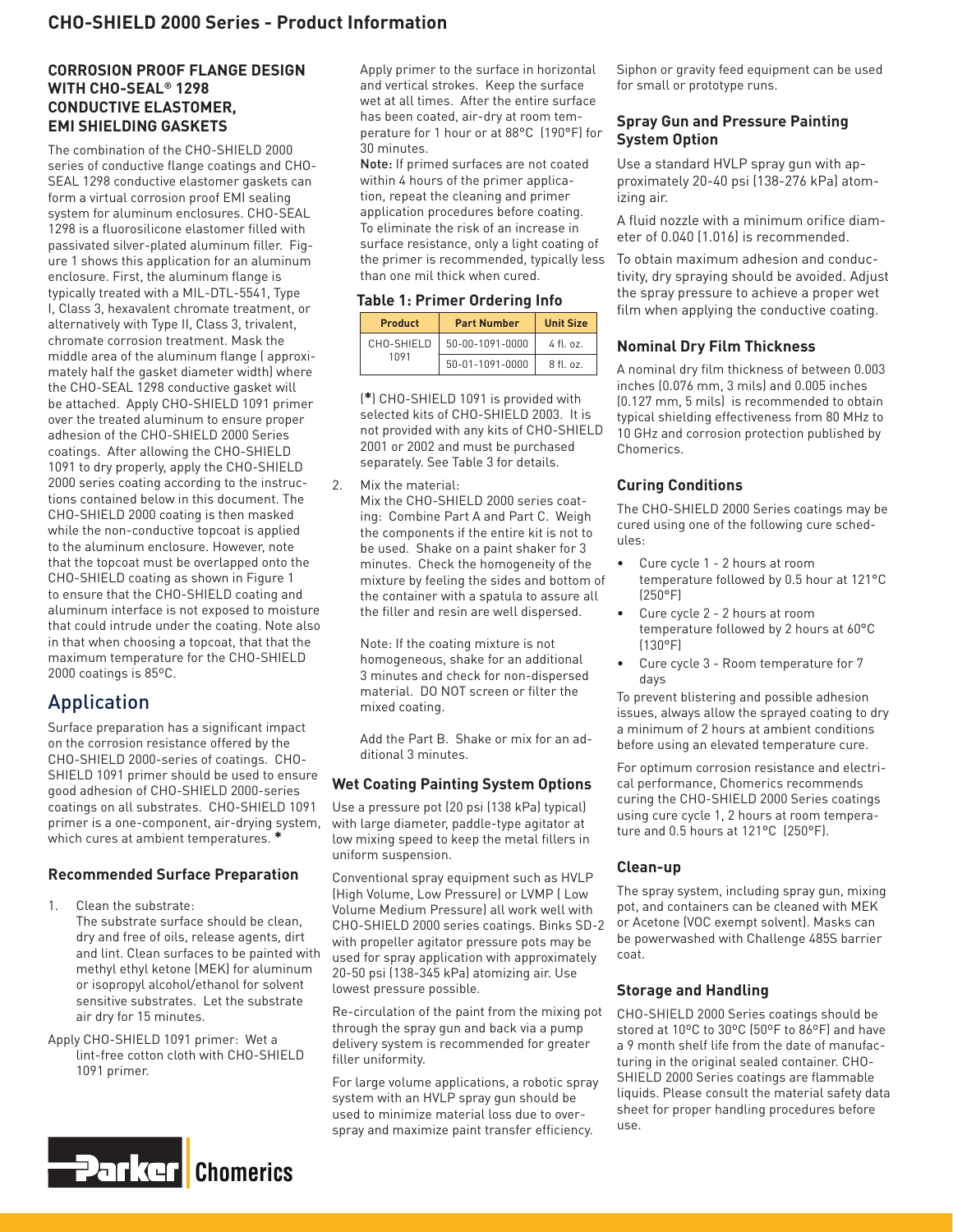## **CHO-SHIELD 2000 Series - Product Information**

#### **Table 2: Product Information**

| <b>Typical Properties</b>                                                                                                | <b>Test Method</b>                   | CHO-SHIELD <sup>®</sup> 2001                                                                                                                                                                                                                                                | CHO-SHIELD <sup>®</sup> 2002                                                                                                                                                | CHO-SHIELD <sup>®</sup> 2003                                                                                                           |
|--------------------------------------------------------------------------------------------------------------------------|--------------------------------------|-----------------------------------------------------------------------------------------------------------------------------------------------------------------------------------------------------------------------------------------------------------------------------|-----------------------------------------------------------------------------------------------------------------------------------------------------------------------------|----------------------------------------------------------------------------------------------------------------------------------------|
| Binder                                                                                                                   | N/A                                  | Three Part Urethane                                                                                                                                                                                                                                                         |                                                                                                                                                                             |                                                                                                                                        |
| <b>Fillers</b>                                                                                                           | N/A                                  | <b>Stabilized Copper</b><br>Soluble Chromate Salts                                                                                                                                                                                                                          | <b>Stabilized Copper</b>                                                                                                                                                    | <b>Stabilized Copper</b><br>Soluble Chromate Salts                                                                                     |
| Color                                                                                                                    | N/A                                  | Light Brown                                                                                                                                                                                                                                                                 | Light Brown                                                                                                                                                                 | Dark Brown                                                                                                                             |
| <b>Specific Gravity</b>                                                                                                  | ASTM D792                            |                                                                                                                                                                                                                                                                             | 1.6                                                                                                                                                                         |                                                                                                                                        |
| Cure Cycle                                                                                                               | N/A                                  | Cure cycle option 1: 2 hours at room temperature 21°C (70°F)<br>followed by 0.5 hour at 121°C (250°F)<br>Cure cycle option 2: 2 hours at room temperature 21°C (70°F)<br>followed by 2 hours at 55°C (130°F)<br>Cure cycle option 3: 7 days at room temperature 21°C (70°F) |                                                                                                                                                                             |                                                                                                                                        |
| Surface Resistance<br>(max. @ recommended thickness of<br>0.003 inches (0.0762 mm)                                       | CEPS-00023                           | 0.1 ohm/sq. (Cure 1)<br>0.1 ohm/sq. (Cure 2)<br>0.1 ohm/sq. (Cure 3)                                                                                                                                                                                                        | Aluminum<br>0.1 ohm/sq. (Cure 1)<br>0.1 ohm/sq. (Cure 2)<br>0.1 ohm/sq. (Cure 3)<br>G-10 Composite<br>0.1 ohm/sq. (Cure 1)<br>0.1 ohm/sq. (Cure 2)<br>0.35 ohm/sq. (Cure 3) | 0.1 ohm/sq. (Cure 1)<br>0.1 ohm/sq. (Cure 2)<br>0.3 ohm/sq. (Cure 3)                                                                   |
| Pencil Hardness                                                                                                          | <b>ASTM D3363</b>                    | 4H (Cure 1); 6H (Cure 2); 5H (Cure 3)                                                                                                                                                                                                                                       |                                                                                                                                                                             |                                                                                                                                        |
| Adhesion                                                                                                                 | ASTM D3359                           | 5B                                                                                                                                                                                                                                                                          |                                                                                                                                                                             |                                                                                                                                        |
| Surface Resistance after Salt Fog<br>Exposure (max. @ recommended<br>thickness of .003 inches (3 mils)<br>$(.076$ mm $)$ | ASTM B117.<br>CEPS-0002 <sup>3</sup> | $0.5$ ohm/sq.<br>(No substrate)<br>degradation after<br>500 hrs.)                                                                                                                                                                                                           | Aluminum:<br>$0.5$ ohm/sq.<br>Minimal substrate<br>degradation after<br>500 hrs.)<br>G-10 Composite:<br>$1.0$ ohm/sq.<br>(Minimal substrate<br>degradation after            | $0.5$ ohm/sq.<br>(No substrate)<br>degradation after<br>500 hrs.)                                                                      |
| Abrasion Resistance <sup>1</sup>                                                                                         | <b>ASTM D4060</b>                    | 60 <sub>mg</sub>                                                                                                                                                                                                                                                            | 500 hrs.)<br>60 <sub>mg</sub>                                                                                                                                               | 80 <sub>mg</sub>                                                                                                                       |
| Shielding Effectiveness <sup>3</sup><br>(10 MHz to 18 GHz) (Figure 2)                                                    | CHO-TM-TP113                         | $>80$ dB <sup>4</sup>                                                                                                                                                                                                                                                       |                                                                                                                                                                             |                                                                                                                                        |
| JP8 Fluid Resistance <sup>2</sup><br>(max. @ recommended thickness of<br>0.003 inches (3 mils) (.076 mm)                 | CEPS-00023                           | 0.5 ohm/sq. (Cure 1); 0.5 ohm/sq. (Cure 2); 0.5 ohm/sq. (Cure 3)                                                                                                                                                                                                            |                                                                                                                                                                             |                                                                                                                                        |
| MIL-H-5606 Hydraulic Fluid Resistance<br>(max. @ recommended thickness of 0.003<br>inches (3 mils) (.076 mm)             | CEPS-00023                           | 0.1 ohm/sq. (Cure 1); 0.1 ohm/sq. (Cure 2); 0.1 ohm/sq. (Cure 3)                                                                                                                                                                                                            |                                                                                                                                                                             |                                                                                                                                        |
| <b>Continuous Operating Temperature</b>                                                                                  | N/A                                  | -65°C to + 85°C (-85°F to 185°F)                                                                                                                                                                                                                                            |                                                                                                                                                                             |                                                                                                                                        |
| <b>VOC</b>                                                                                                               | N/A                                  | 543 g/L                                                                                                                                                                                                                                                                     | 540 g/L                                                                                                                                                                     | 541 g/L                                                                                                                                |
| <b>Working Life</b>                                                                                                      | N/A                                  | 2 hours                                                                                                                                                                                                                                                                     |                                                                                                                                                                             |                                                                                                                                        |
| <b>Tack Free Time</b>                                                                                                    | <b>ASTM D1650</b>                    | 1 hour                                                                                                                                                                                                                                                                      |                                                                                                                                                                             |                                                                                                                                        |
| Theoretical Coverage @<br>Recommended Thickness of 0.003 inch<br>(3 mils) (.076 mm)                                      | N/A                                  | $0.035$ ft <sup>2</sup> /gram $(3 \text{ miles})$<br>$0.0033 \text{ m}^2/\text{gram}$ (3 mils)<br>208 ft <sup>2</sup> /gallon (3 mils)                                                                                                                                      | $0.035$ ft <sup>2</sup> /gram $(3 \text{ miles})$<br>$0.0033 \text{ m}^2/\text{gram}$ (3 mils)<br>210 ft <sup>2</sup> /gallon (3 mils)                                      | $0.036$ ft <sup>2</sup> /gram $(3 \text{ miles})$<br>$0.0033 \text{ m}^2/\text{gram}$ (3 mils)<br>210 ft <sup>2</sup> /gallon (3 mils) |
| Shelf Life (from date of manufacture)                                                                                    | N/A                                  | 9 months                                                                                                                                                                                                                                                                    |                                                                                                                                                                             |                                                                                                                                        |
| Mix Ratio (by weight)                                                                                                    | N/A                                  | 100:10.1:42.0                                                                                                                                                                                                                                                               | 100:10.3:42.2                                                                                                                                                               | 100:10.1:42.0                                                                                                                          |
| Mix Ratio (Touch-Up Version) (by weight)                                                                                 | N/A                                  | 100:10.0:16.1                                                                                                                                                                                                                                                               | 100:10.3:16.8                                                                                                                                                               | 100:10.1:16.5                                                                                                                          |

(§) Properties tested on 2024 T-3 aluminum with chromate conversion coating per MIL-DTL-5541, Type 1, Class 3, applied after 30 second alkaline etch, except where noted. Samples Primed with CHO-SHIELD 1091.

<sup>1</sup> Taber Abrasion per ASTM D 4060. The weight of the sample coupons were recorded before and after 1000 cycles on the taber abrader with 500gm CS-10 wheels

2 Retested post immersion resistance after 6 days at room temperature followed by 80°C (176°F) for 2 hours

3 Copies of CEPS-0002 and CHO-TM-TP11 are available at www.chomerics.com, under TECH INFO.

4 Copies of shielding effectiveness curves available on www.chomerics.com.

# ENGINEERING YOUR SUCCESS.